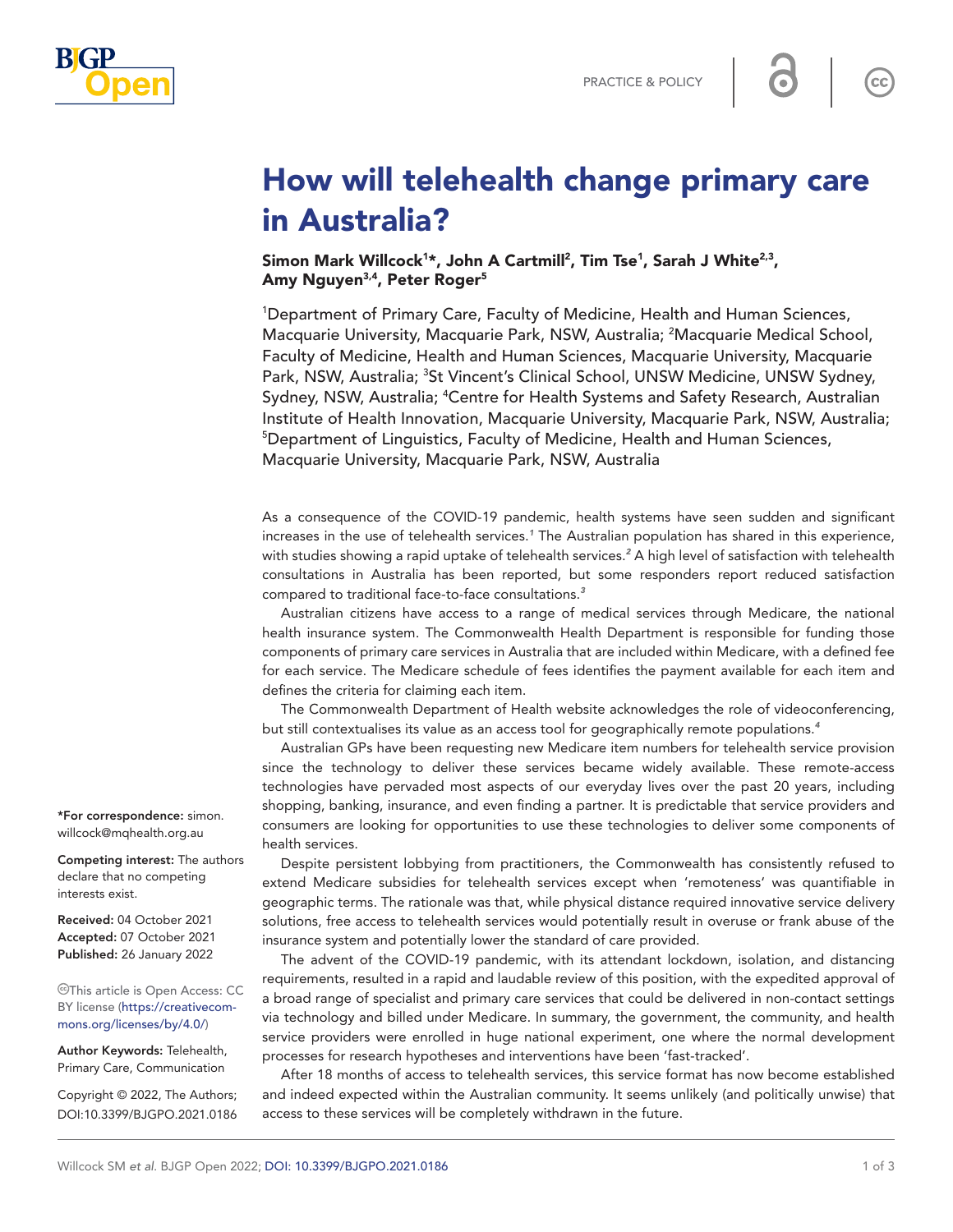It is therefore timely to consider what effects this abrupt disruption to our primary care service model has had in terms of a range of outcomes, included those articulated by the Bodenheimer's 'quadruple aim' of health care, summarised as good health outcomes, alignment with best practice evidence, financial sustainability, and consumer and provider satisfaction/acceptability.*[5](#page-2-4)*

The World Health Organization (WHO) and United Nations Children's Fund (UNICEF) jointly define primary care as '*a whole-of-society approach to health that aims at ensuring the highest possible level of health and well-being and their equitable distribution by focusing on people's needs and as*  early as possible along the continuum from health promotion and disease prevention to treatment, rehabilitation and palliative care, and as close as feasible to people's everyday environment'.<sup>[6](#page-2-5)</sup> An unwieldy statement that can be summarised as 'people need a healthy living environment and timely and equitable access to the health services that they require'.

When we describe the fundamental principles of primary care in Australia, we emphasise that ours is not a disease-focused model of care, but rather a person-centred model that embraces constructs such as continuity of care with service providers, team-based care, and integrated care for those with chronic and complex comorbidities.

As we adopt telehealth as a routine part of our consultations, we therefore need to ask some important questions. Does telehealth improve patient access to care? Does telehealth improve both immediate and longer-term patient outcomes (or at least maintain the outcomes achieved through face-to-face services)? Does telehealth maintain, enhance, or detract from patient and provider satisfaction in primary care service provision? Is telehealth a cost-effective model of care, and of course, what services cannot be provided satisfactorily through telehealth?

The answer to many of these questions will be influenced by the quality of the interaction between the service provider and the service consumer. Services that require detailed physical examination or a procedure to be undertaken cannot currently be delivered remotely, acknowledging that data collection from wearable devices is already facilitating consultations, and more complex robotic procedures may be possible in the future.

While considering the opportunities and value of telehealth we need to examine closely the limitations and what might be lost through its rapid and extensive adoption. The phenomenon of revenge effects of technology<sup>1[7](#page-2-6)</sup> behoves the profession to anticipate and monitor for these downsides and prepare to mitigate them.

Medicine in some form is as old as civilisation and the construct of 'care for the infirm' may have been an enabler for civilisation itself. Our medical system is built on layers of convention, expectation, and interpretation, many of which may be so subtle as to be subliminal. It is possible that these subtle levels of meaning may not make it through the limited bandwidth of a telehealth consultation that may be further downgraded by whatever distractions the technology enables (at either end).

What situational factors will influence the successful use of telehealth? Arguably those without the means, facility, or the access to a computer and the private place to use it will have a quite different experience to the intimate, door-closed consultation where they might discuss their deepest fears. A hearing-impaired person has significant additional technology requirements. How might a person with a controlling or violent partner use telehealth?

The answer to some of these questions requires a better understanding of how telehealth influences the various subtle communication factors that enhance both patient satisfaction and patient outcomes. This requires the development of 'telehealth literacy' in both consumers and providers. Fortunately, homo sapiens is an adaptive species and has already shown itself to have a remarkable ability to adapt to and adopt new ways of sharing the sort of trust and emotional intimacy that effective health consultations require.

### Funding

**BJGP** 

Funding was received from Avant Foundation (reference number: 5212900 – 21-23).

## Ethical approval

N/A.

#### **Provenance**

Freely submitted; externally peer reviewed.